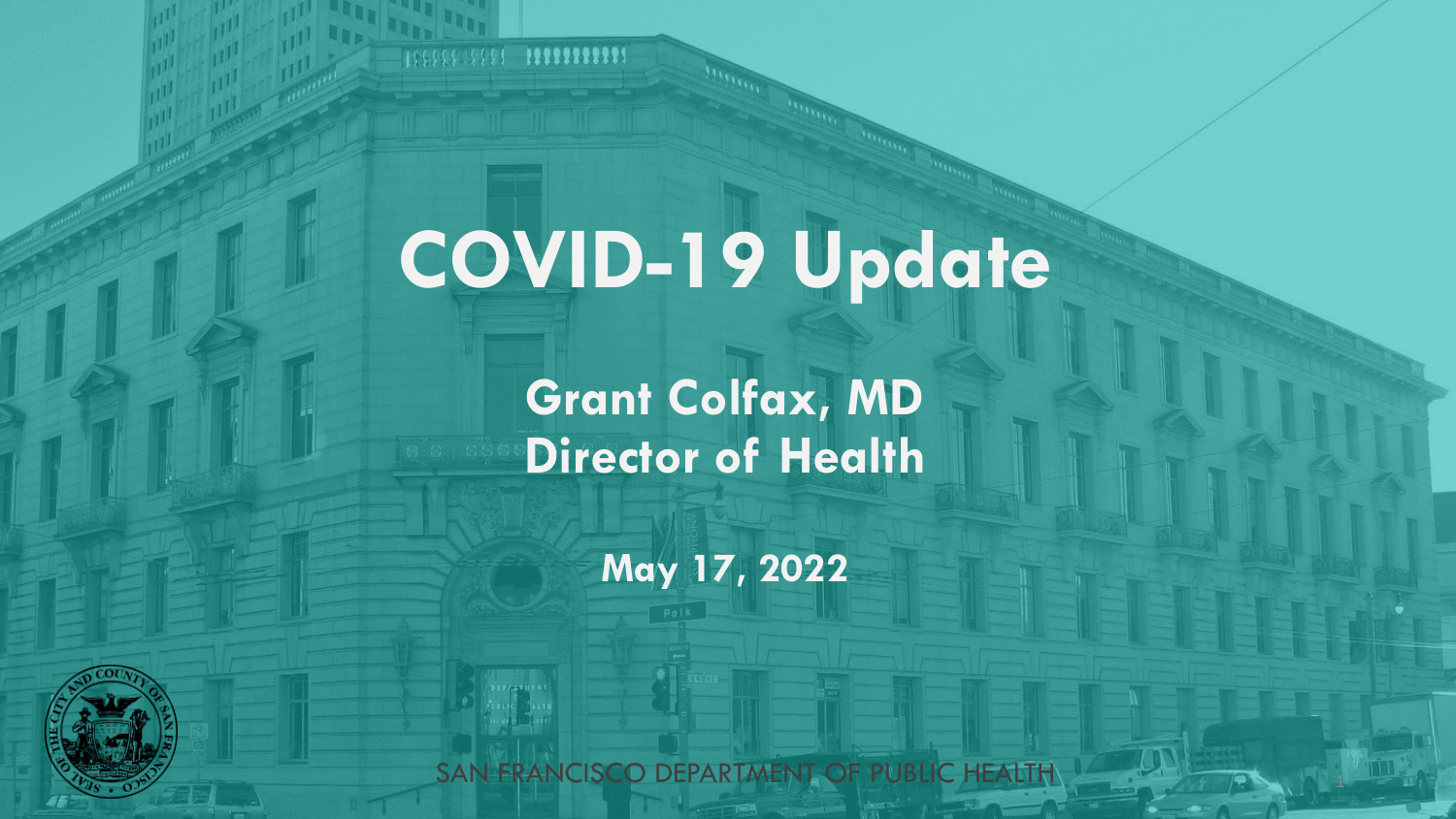### SF COVID cases per 100,000 residents



#### COVID+ Cases per 100,000 Population (7-day Average)



\*\*Data are limited to specimens collected at least two days prior to today's report date AND resulted at least one day prior to today's report date. Result date is used in place of specimen collection date if specimen coll

As of 5/16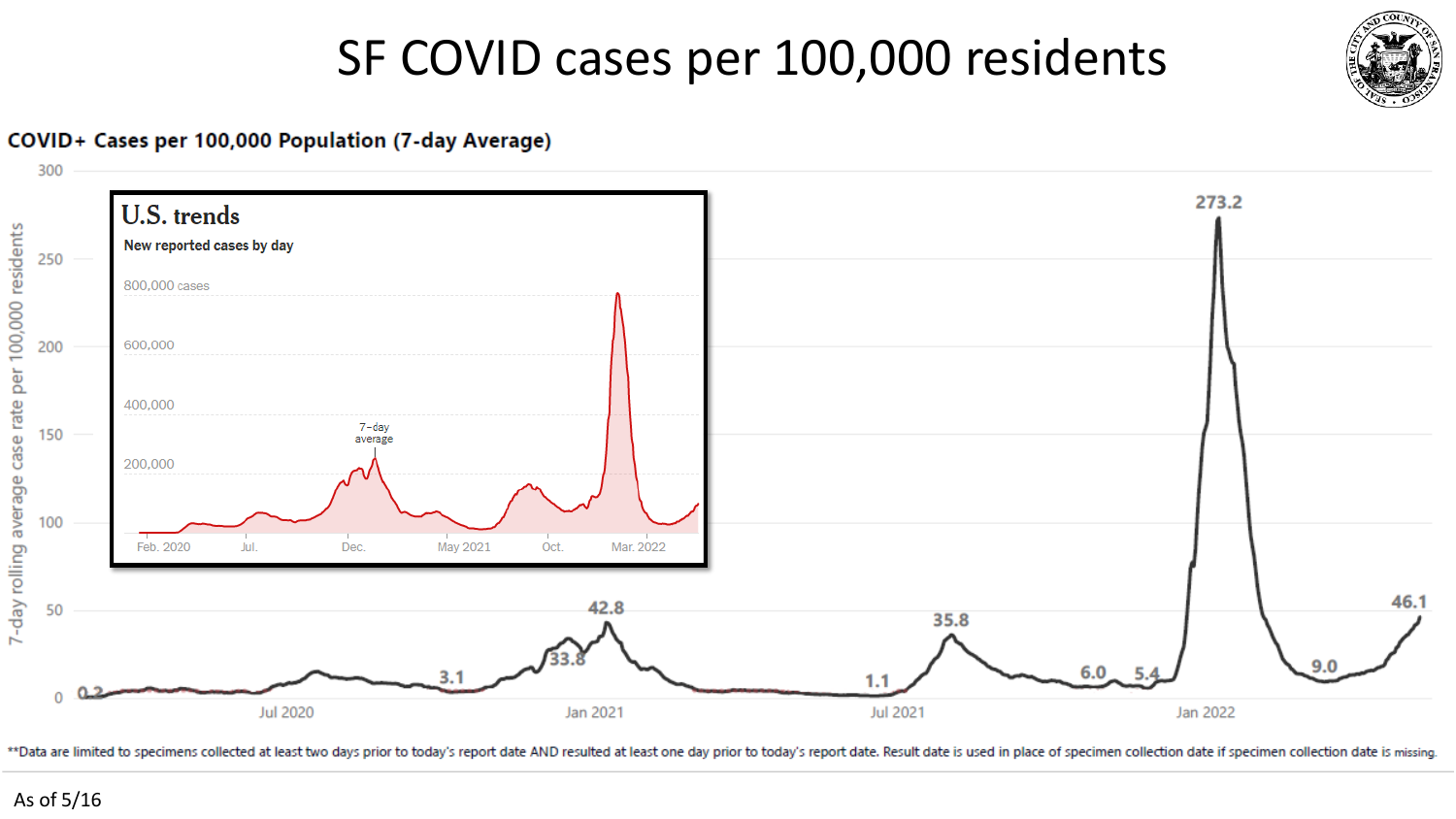### COVID Cases and Deaths

 $\overline{\text{col}}$ 

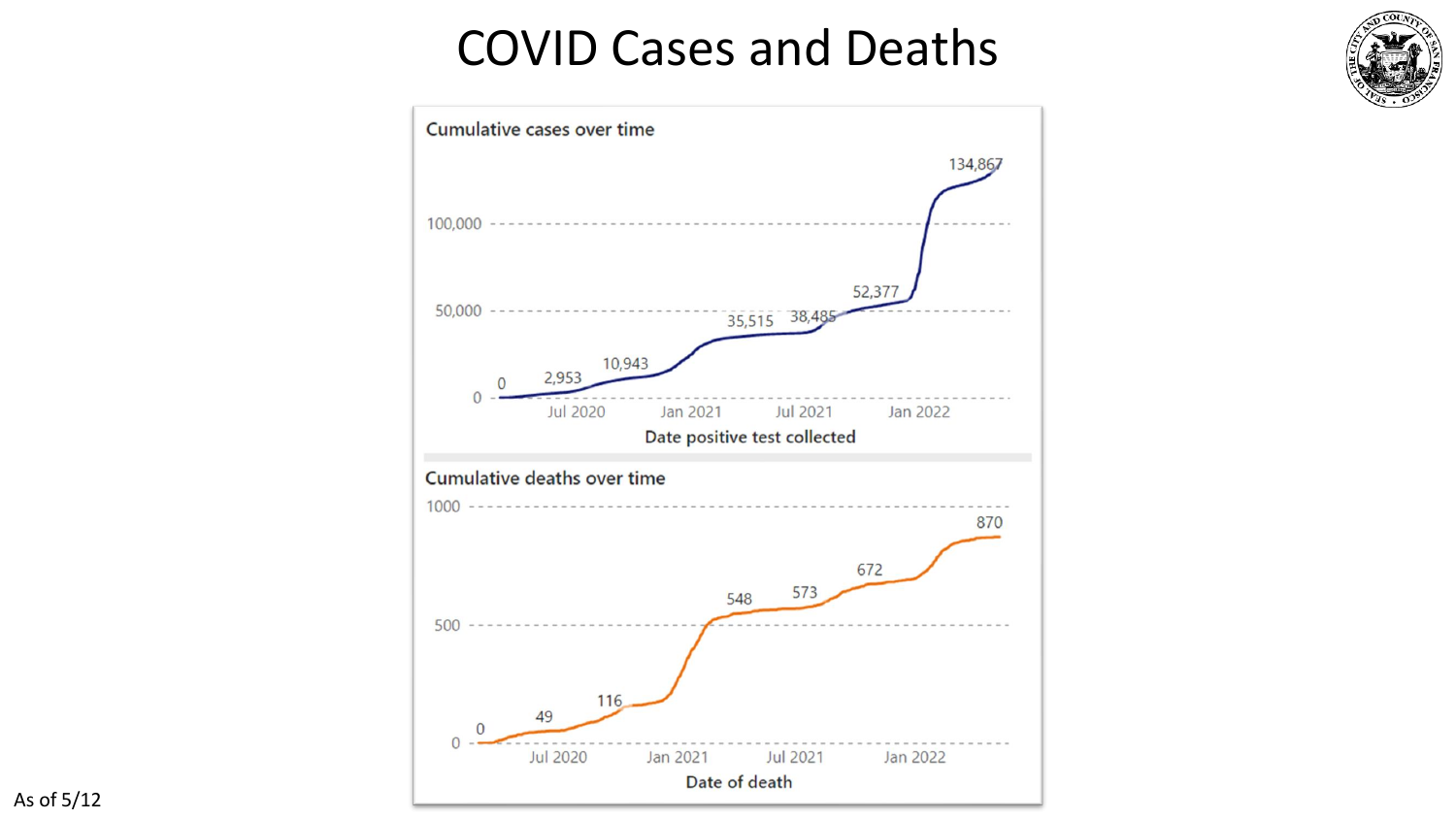### COVID Deaths by Month



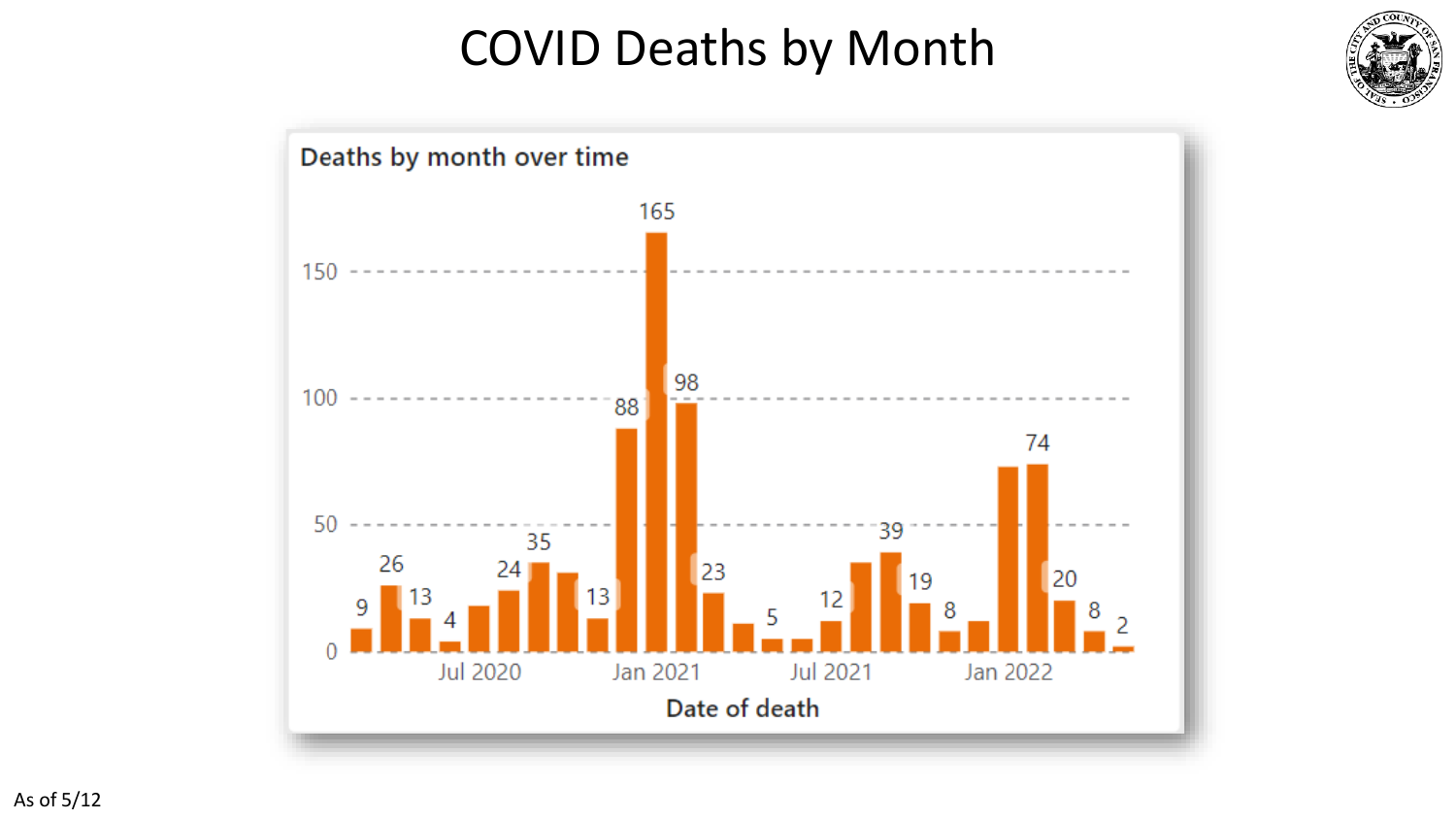### Case Rates by Vaccination Status



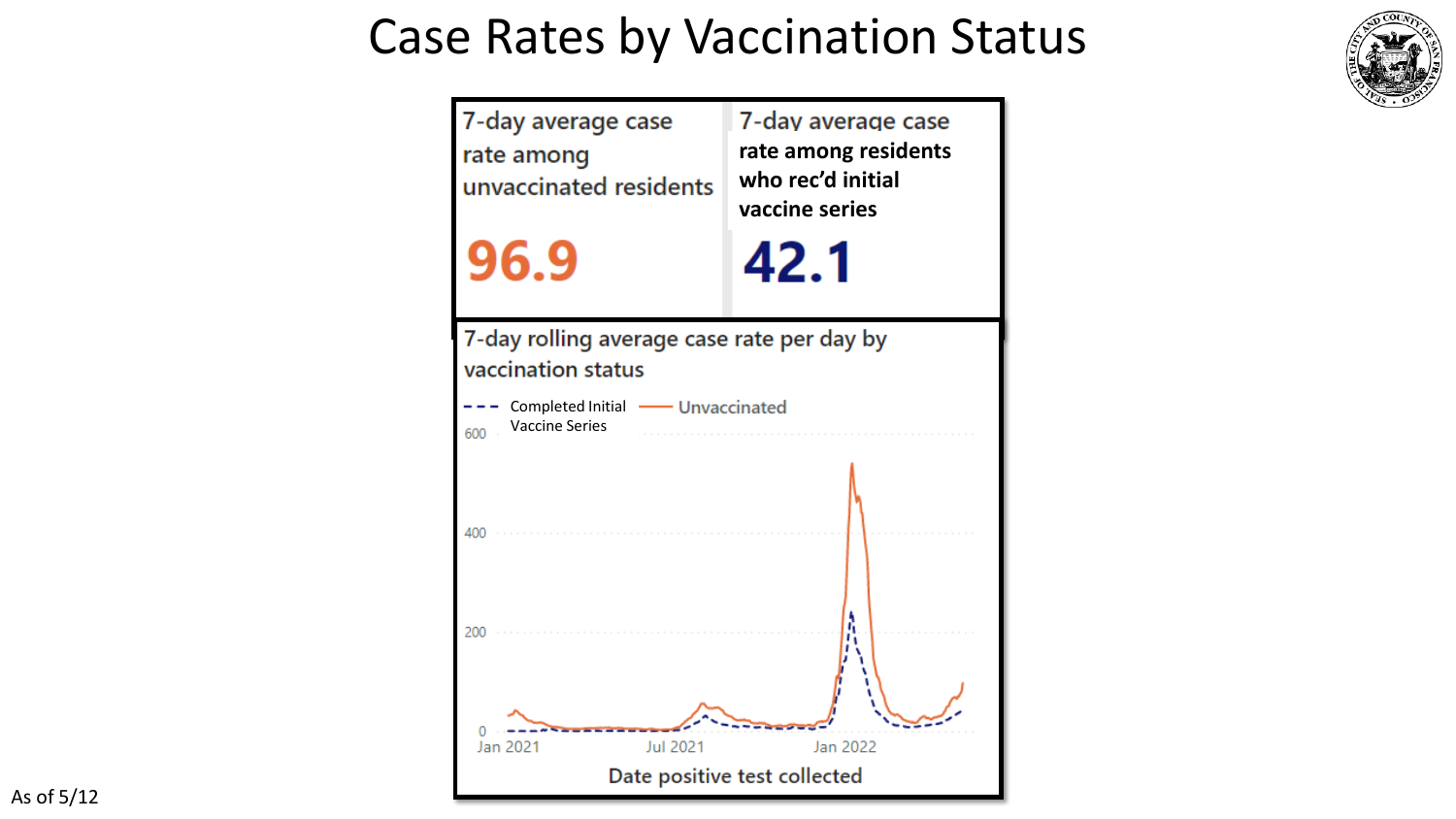### Hospitalizations



### 65 individuals on 5/13/22, includes 6 in ICU

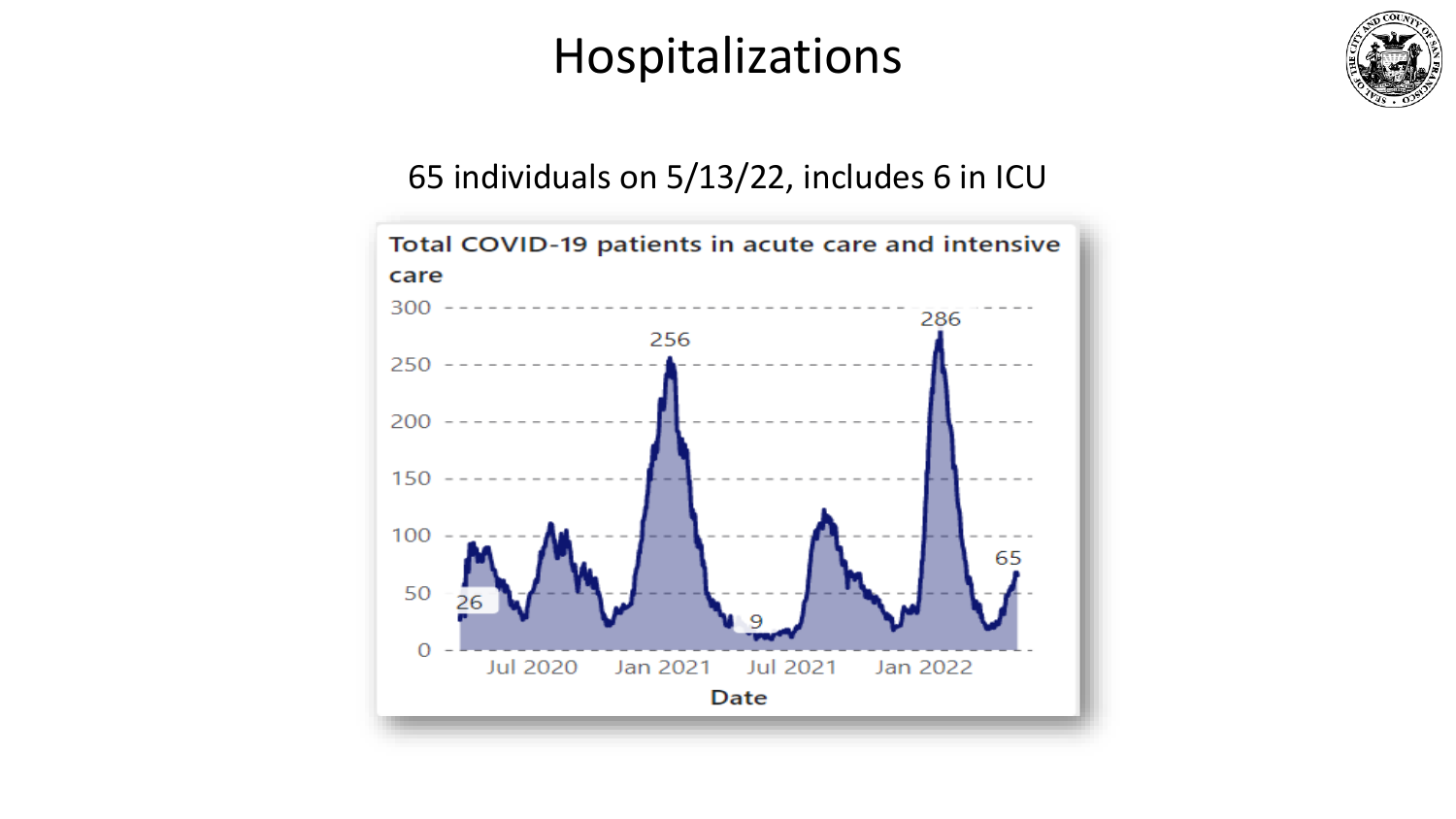### Vaccine Administration



|               | <b>Underlying</b><br><b>Population</b> | At Least<br><b>One Dose</b> | % of Population<br>At Least 1 Dose | <b>Vaccination</b><br><b>Completed</b> | % of Population<br><b>Vax Completed</b> | <b>Residents</b><br><b>Boosted</b> | % of Vax Residents<br><b>Boosted</b> |
|---------------|----------------------------------------|-----------------------------|------------------------------------|----------------------------------------|-----------------------------------------|------------------------------------|--------------------------------------|
| All Residents | 874,787                                | 796,913                     | 91%                                | 734,182                                | 84%                                     | 527,099                            | 72%                                  |
| Residents 5+  | 835,137                                | 796,723                     | $>90\%$                            | 734,182                                | 88%                                     | 527,099                            | 72%                                  |
| Residents 12+ | 791,131                                | 761,883                     | $>90\%$                            | 702,027                                | 89%                                     | 527,055                            | 75%                                  |
| Residents 65+ | 135,027                                | 136,911                     | $>90\%$                            | 129,835                                | $>90\%$                                 | 113,915                            | 88%                                  |
| Residents 75+ | 60,907                                 | 56,028                      | $>90\%$                            | 53,127                                 | 87%                                     | 47,170                             | 89%                                  |

5-11 yrs: 79% at least one dose; 73% completed initial series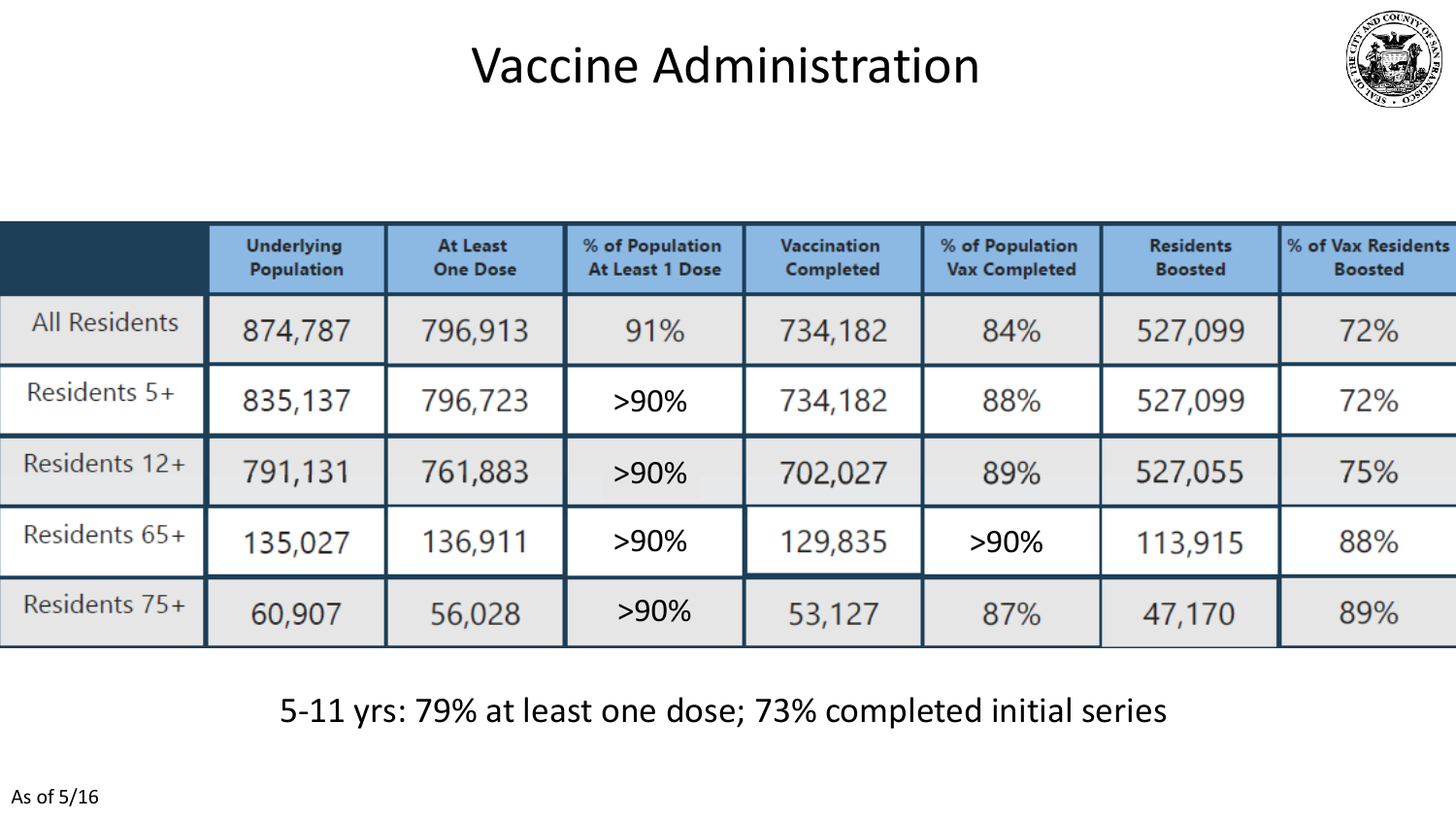## Booster Recipients by Age





Data through 5/16